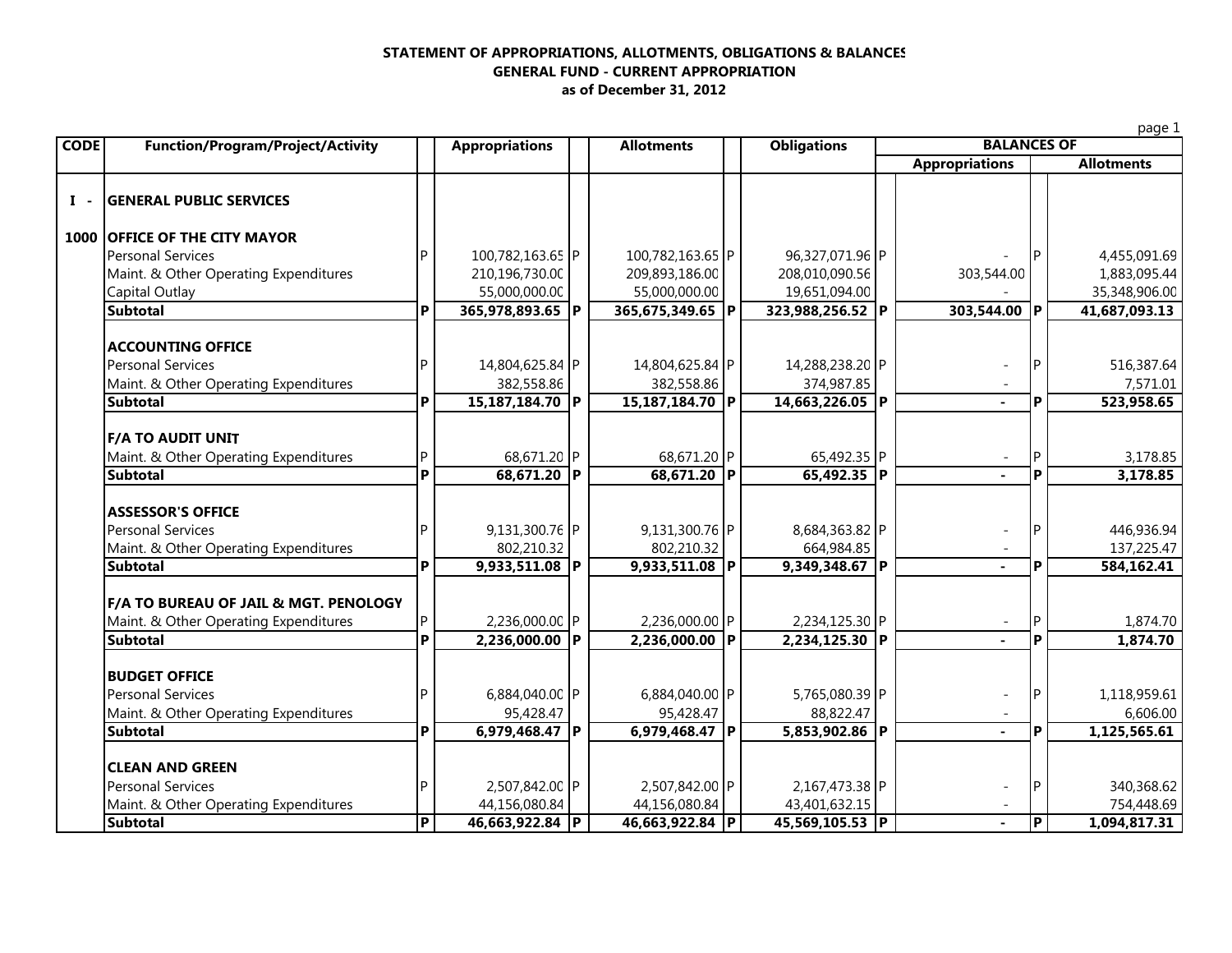page 2

| <b>CODE</b><br><b>Function/Program/Project/Activity</b> |   | <b>Appropriations</b> | <b>Allotments</b> | <b>Obligations</b> | <b>BALANCES OF</b>       |                         |                   |
|---------------------------------------------------------|---|-----------------------|-------------------|--------------------|--------------------------|-------------------------|-------------------|
|                                                         |   |                       |                   |                    | <b>Appropriations</b>    |                         | <b>Allotments</b> |
|                                                         |   |                       |                   |                    |                          |                         |                   |
| <b>COOPERATIVE OFFICE</b>                               |   |                       |                   |                    |                          |                         |                   |
| <b>Personal Services</b>                                |   | 1,184,179.16 P        | 1,184,179.16 P    | 950,060.69 P       |                          | IP.                     | 234,118.47        |
| Maint. & Other Operating Expenditures                   |   | 696,262.00            | 696,262.00        | 684,312.00         |                          |                         | 11,950.00         |
| <b>Subtotal</b>                                         | P | 1,880,441.16 P        | 1,880,441.16 P    | 1,634,372.69 P     |                          | P                       | 246,068.47        |
| DEPT. OF INTERIOR & LOCAL GOVT.                         |   |                       |                   |                    |                          |                         |                   |
| Maint. & Other Operating Expenditures                   |   | 112,690.00            | 112,690.00        | 104,194.50         |                          |                         | 8,495.50          |
| <b>Subtotal</b>                                         | P | $112,690.00$ P        | $112,690.00$ P    | 104,194.50 P       |                          | $\mathsf{P}$            | 8,495.50          |
| <b>F/A TO FIREMEN</b>                                   |   |                       |                   |                    |                          |                         |                   |
| Maint. & Other Operating Expenditures                   | P | 1,340,943.00 P        | 1,340,943.00 P    | 1,290,029.25 P     |                          | ΙP                      | 50,913.75         |
| <b>Subtotal</b>                                         | P | 1,340,943.00 P        | 1,340,943.00 P    | 1,290,029.25 P     |                          | l P                     | 50,913.75         |
| <b>GENERAL SERVICES OFFICE</b>                          |   |                       |                   |                    |                          |                         |                   |
| <b>Personal Services</b>                                | D | 44,858,491.19 P       | 44,858,491.19 P   | 43,778,397.18 P    |                          | IP                      | 1,080,094.01      |
| Maint. & Other Operating Expenditures                   |   | 260,428,228.07        | 260,428,228.07    | 254,981,417.38     |                          |                         | 5,446,810.69      |
| Capital Outlay                                          |   | 89,214,000.00         | 89,214,000.00     | 51,542,797.22      |                          |                         | 37,671,202.78     |
| <b>Subtotal</b>                                         | P | 394,500,719.26 P      | 394,500,719.26 P  | 350,302,611.78 P   | ÷.                       | P                       | 44,198,107.48     |
|                                                         |   |                       |                   |                    |                          |                         |                   |
| HUMAN RESOURCES AND MGT. OFFICE                         |   |                       |                   |                    |                          |                         |                   |
| <b>Personal Services</b>                                | Þ | 13,827,207.76 P       | 13,827,207.76 P   | 13,132,128.06 P    |                          | IP                      | 695,079.70        |
| Maint. & Other Operating Expenditures                   |   | 1,474,679.10          | 1,474,679.10      | 1,364,077.07       |                          |                         | 110,602.03        |
| <b>Subtotal</b>                                         | P | 15,301,886.86 P       | 15,301,886.86 P   | 14,496,205.13 P    | $\sim$                   | P                       | 805,681.73        |
| <b>LEGAL OFFICE</b>                                     |   |                       |                   |                    |                          |                         |                   |
| <b>Personal Services</b>                                |   | 7,659,763.60 P        | 7,659,763.60 P    | 7,386,541.24 P     |                          | IP                      | 273,222.36        |
| Maint. & Other Operating Expenditures                   |   | 157,619.22            | 157,619.22        | 156,738.16         |                          |                         | 881.06            |
| Capital Outlay                                          |   | 50,000.00             | 50,000.00         |                    |                          |                         | 50,000.00         |
| <b>Subtotal</b>                                         | P | 7,867,382.82 P        | 7,867,382.82 P    | 7,543,279.40 P     | $\blacksquare$           | l P                     | 324,103.42        |
| <b>F/A TO LIGA NG MGA BARANGAY</b>                      |   |                       |                   |                    |                          |                         |                   |
| Maint. & Other Operating Expenditures                   |   | 3,700,000.00          | 3,700,000.00      | 3,699,854.00       |                          |                         | 146.00            |
| Capital Outlay                                          |   | 300,000.00            | 300,000.00        | 298,400.00         |                          |                         | 1,600.00          |
| <b>Subtotal</b>                                         | P | 4,000,000.00 P        | $4,000,000.00$ P  | 3,998,254.00 P     | $\blacksquare$           | <b>P</b>                | 1,746.00          |
| F/A TO METROPOLITAN TRIAL COURT                         |   |                       |                   |                    |                          |                         |                   |
| Maint. & Other Operating Expenditures                   | P | 534,000.00 P          | 534,000.00 P      | 534,000.00 P       |                          | P                       |                   |
| <b>Subtotal</b>                                         | P | 534,000.00 P          | 534,000.00 P      | 534,000.00 P       |                          | l P                     |                   |
| <b>PARKS AND MAINTENANCE</b>                            |   |                       |                   |                    |                          |                         |                   |
| <b>Personal Services</b>                                | D | 989,939.00 P          | 989,939.00 P      | 834,466.85 P       | $\overline{\phantom{a}}$ | IP.                     | 155,472.15        |
| Maint. & Other Operating Expenditures                   |   | 68,220.00             | 68,220.00         | 65,320.00          |                          |                         | 2,900.00          |
| <b>Subtotal</b>                                         | P | $1,058,159.00$ P      | 1,058,159.00  P   | 899,786.85 P       | $\blacksquare$           | $\overline{\mathsf{P}}$ | 158,372.15        |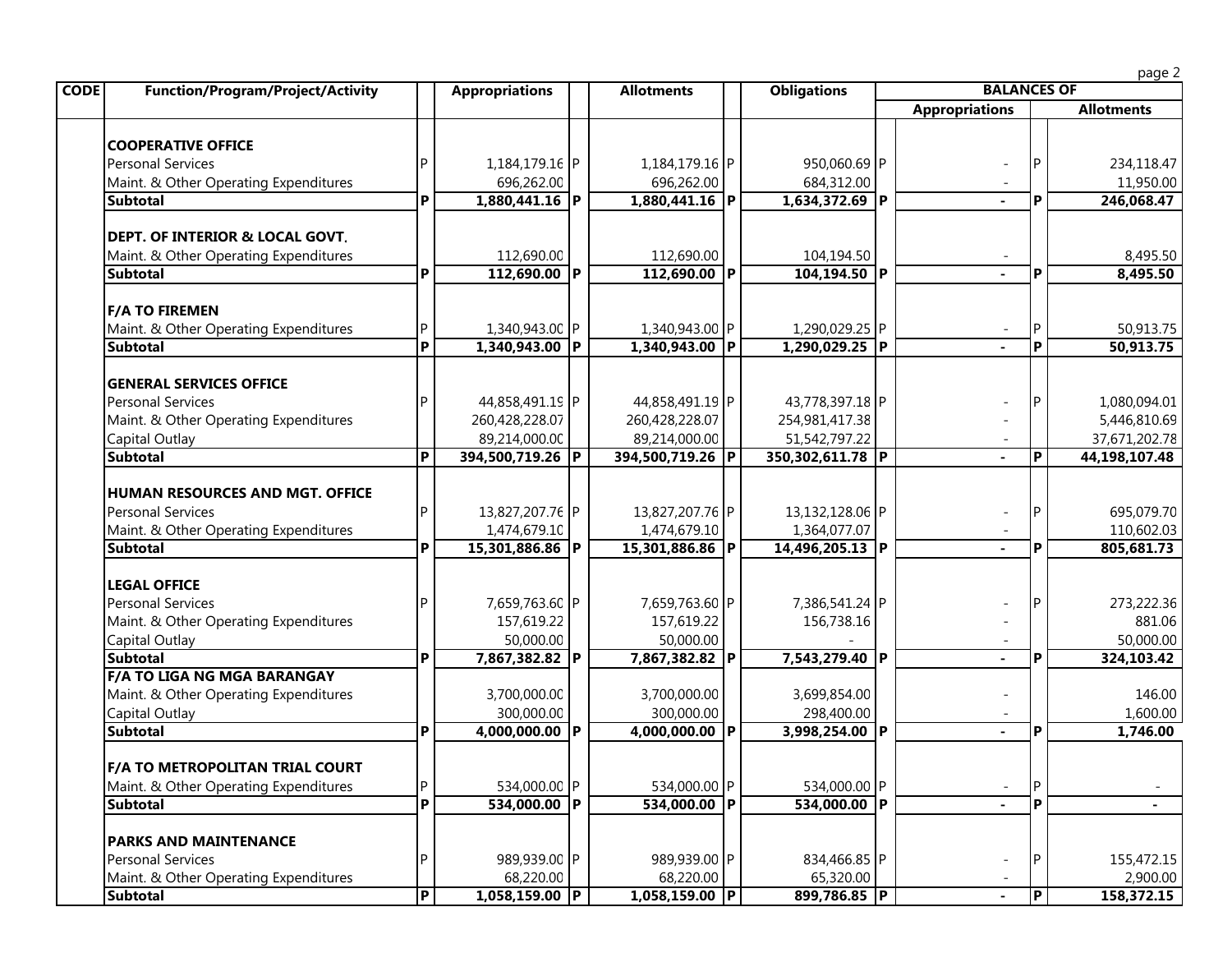| <b>Function/Program/Project/Activity</b>                                 |                         | <b>Appropriations</b>          | <b>Allotments</b>              | <b>Obligations</b>             |                       |                | page 3<br><b>BALANCES OF</b> |  |  |
|--------------------------------------------------------------------------|-------------------------|--------------------------------|--------------------------------|--------------------------------|-----------------------|----------------|------------------------------|--|--|
|                                                                          |                         |                                |                                |                                | <b>Appropriations</b> |                | <b>Allotments</b>            |  |  |
|                                                                          |                         |                                |                                |                                |                       |                |                              |  |  |
| <b>VAL. PAROLE &amp; PROBATION OFFICE</b>                                |                         |                                |                                |                                |                       |                |                              |  |  |
| Maint. & Other Operating Expenditures                                    | P                       | 108,000.00 P                   | 108,000.00 P                   | 108,000.00 P                   |                       | P              |                              |  |  |
| <b>Subtotal</b>                                                          | $\overline{\mathsf{P}}$ | $108,000.00$ P                 | 108,000.00 P                   | 108,000.00 P                   |                       | $\overline{P}$ |                              |  |  |
| <b>PEACE AND ORDER OFFICE</b>                                            |                         |                                |                                |                                |                       |                |                              |  |  |
| Maint. & Other Operating Expenditures                                    | P                       | 4,463,360.00 P                 | 4,463,360.00 P                 | 3,920,451.57 P                 |                       | ΙP             | 542,908.43                   |  |  |
| <b>Subtotal</b>                                                          | P                       | $4,463,360.00$ P               | 4,463,360.00 P                 | $3,920,451.57$ P               |                       | P              | 542,908.43                   |  |  |
|                                                                          |                         |                                |                                |                                |                       |                |                              |  |  |
| <b>F/A TO PEDERASYON SA MGA KABATAAN</b>                                 |                         |                                |                                |                                |                       |                |                              |  |  |
| Maint. & Other Operating Expenditures                                    |                         | 1,000,000.00 P                 | 1,000,000.00 P                 | 1,000,000.00 P                 |                       |                |                              |  |  |
| <b>Subtotal</b>                                                          | P                       | $1,000,000.00$ P               | $1,000,000.00$ P               | $1,000,000.00$ P               |                       | P              |                              |  |  |
| <b>PERMIT AND LICENSE</b>                                                |                         |                                |                                |                                |                       |                |                              |  |  |
| <b>Personal Services</b>                                                 | P                       |                                |                                |                                |                       | <b>P</b>       |                              |  |  |
| Maint. & Other Operating Expenditures                                    |                         | 8,783,509.16 P<br>1,235,650.82 | 8,783,509.16 P<br>1,235,650.82 | 7,579,169.65 P<br>1,218,212.76 |                       |                | 1,204,339.51                 |  |  |
| <b>Subtotal</b>                                                          | $\overline{P}$          | 10,019,159.98 P                | 10,019,159.98 P                | 8,797,382.41 P                 |                       | $\overline{P}$ | 17,438.06<br>1,221,777.57    |  |  |
|                                                                          |                         |                                |                                |                                |                       |                |                              |  |  |
| <b>PEOPLE'S LAW ENFORCEMENT BOARD</b>                                    |                         |                                |                                |                                |                       |                |                              |  |  |
| <b>Personal Services</b>                                                 | P                       | 1,342,534.00 P                 | 1,342,534.00 P                 | 995,699.03 P                   |                       | IP.            | 346,834.97                   |  |  |
| Maint. & Other Operating Expenditures                                    |                         | 1,047,380.66                   | 1,047,380.66                   | 1,044,635.30                   |                       |                | 2,745.36                     |  |  |
| Subtotal                                                                 | P                       | 2,389,914.66 P                 | 2,389,914.66 P                 | 2,040,334.33 P                 |                       | P              | 349,580.33                   |  |  |
| <b>F/A TO PHILIPPINE NATIONAL POLICE</b>                                 |                         |                                |                                |                                |                       |                |                              |  |  |
| Maint. & Other Operating Expenditures                                    | P                       | 4,858,000.00 P                 | 4,858,000.00 P                 | 4,605,431.07 P                 |                       | ΙP             | 252,568.93                   |  |  |
| <b>Subtotal</b>                                                          | Þ                       | 4,858,000.00 P                 | 4,858,000.00 P                 | 4,605,431.07 P                 |                       | P              | 252,568.93                   |  |  |
|                                                                          |                         |                                |                                |                                |                       |                |                              |  |  |
| <b>PLANNING OFFICE</b>                                                   |                         |                                |                                |                                |                       |                |                              |  |  |
| <b>Personal Services</b>                                                 | P                       | 7,015,279.87 P                 | 7,015,279.87 P                 | 6,860,816.92 P                 |                       | IP             | 154,462.95                   |  |  |
| Maint. & Other Operating Expenditures                                    |                         | 232,577.80                     | 232,577.80                     | 206,499.74                     |                       |                | 26,078.06                    |  |  |
| <b>Subtotal</b>                                                          | P                       | $7,247,857.67$ P               | 7,247,857.67 P                 | 7,067,316.66 P                 | $\blacksquare$        | P              | 180,541.01                   |  |  |
| <b>PROSECUTOR'S OFFICE</b>                                               |                         |                                |                                |                                |                       |                |                              |  |  |
| Maint. & Other Operating Expenditures                                    |                         | 1,320,000.00                   | 1,320,000.00                   | 1,320,000.00                   |                       |                |                              |  |  |
| Subtotal                                                                 | $\overline{\mathsf{P}}$ | $1,320,000.00$ P               | 1,320,000.00 P                 | 1,320,000.00 P                 |                       | $\overline{P}$ |                              |  |  |
|                                                                          |                         |                                |                                |                                |                       |                |                              |  |  |
| <b>PUBLIC ATTORNEY'S OFFICE</b><br>Maint. & Other Operating Expenditures | P                       | 288,000.00 P                   | 288,000.00 P                   | 207,000.00 P                   |                       | P              | 81,000.00                    |  |  |
| Subtotal                                                                 | ĪP                      | 288,000.00 P                   | 288,000.00 P                   | 207,000.00 P                   |                       | $\overline{P}$ | 81,000.00                    |  |  |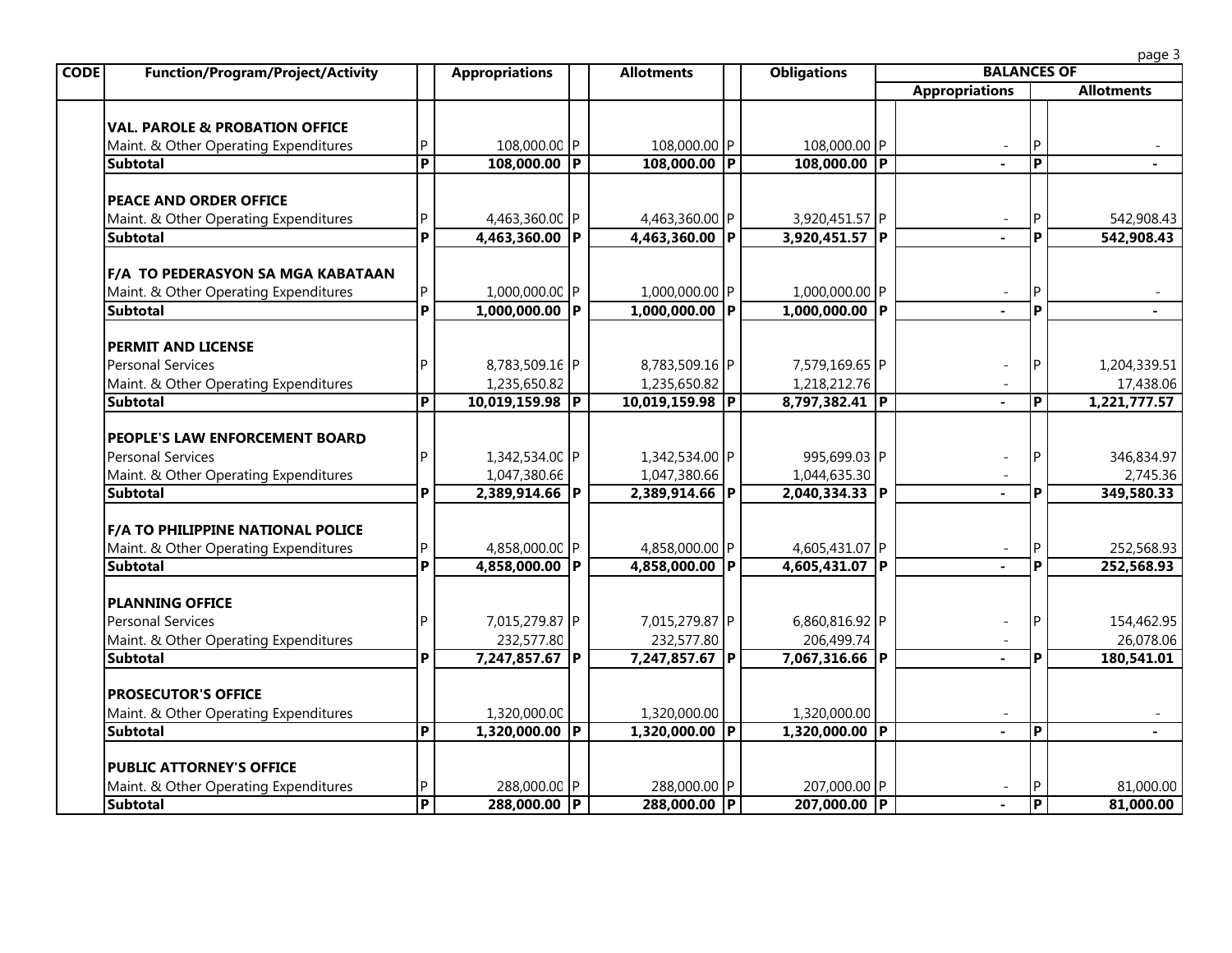| <b>CODE</b><br><b>Function/Program/Project/Activity</b> |                | <b>Appropriations</b> | <b>Allotments</b> | <b>Obligations</b> | <b>BALANCES OF</b>    |     |                   |
|---------------------------------------------------------|----------------|-----------------------|-------------------|--------------------|-----------------------|-----|-------------------|
|                                                         |                |                       |                   |                    | <b>Appropriations</b> |     | <b>Allotments</b> |
| <b>PUBLIC ORDER &amp; SAFETY MGT. OFFICE</b>            |                |                       |                   |                    |                       |     |                   |
| <b>Personal Services</b>                                | D              | 26,085,406.30 P       | 26,085,406.30 P   | 24,682,888.44 P    |                       |     | 1,402,517.86      |
| Maint. & Other Operating Expenditures                   |                | 28,868,667.63         | 28,868,667.63     | 27,087,491.02      |                       |     | 1,781,176.61      |
| <b>Subtotal</b>                                         | P              | 54,954,073.93 P       | 54,954,073.93 P   | 51,770,379.46 P    |                       | Þ   | 3,183,694.47      |
| <b>F/A TO REGIONAL TRIAL COURT</b>                      |                |                       |                   |                    |                       |     |                   |
| Maint. & Other Operating Expenditures                   | P              | 1,328,000.00 P        | 1,328,000.00 P    | 1,300,080.00 P     |                       |     | 27,920.00         |
| <b>Subtotal</b>                                         | P              | 1,328,000.00 P        | 1,328,000.00 P    | 1,300,080.00 P     |                       | D   | 27,920.00         |
| <b>LOCAL CIVIL REGISTRY OFFICE</b>                      |                |                       |                   |                    |                       |     |                   |
| <b>Personal Services</b>                                |                | 4,977,694.96 P        | 4,977,694.96 P    | 4,678,634.74 P     |                       |     | 299,060.22        |
| Maint. & Other Operating Expenditures                   |                | 316,613.00            | 316,613.00        | 313,316.61         |                       |     | 3,296.39          |
| <b>Subtotal</b>                                         | P              | 5,294,307.96 P        | 5,294,307.96 P    | 4,991,951.35 P     |                       | Þ   | 302,356.61        |
| <b>SANGGUNIANG PANLUNGSOD</b>                           |                |                       |                   |                    |                       |     |                   |
| <b>Personal Services</b>                                | D              | 61,198,790.08 P       | 61,198,790.08 P   | 58,300,707.94 P    |                       |     | 2,898,082.14      |
| Maint. & Other Operating Expenditures                   |                | 58,059,400.00         | 57,846,900.00     | 57,371,307.58      | 212,500.00            |     | 475,592.42        |
| <b>Subtotal</b>                                         | P              | 119,258,190.08 P      | 119,045,690.08 P  | 115,672,015.52 P   | 212,500.00 P          |     | 3,373,674.56      |
| <b>TREASURER'S OFFICE</b>                               |                |                       |                   |                    |                       |     |                   |
| <b>Personal Services</b>                                |                | 19,279,534.28 P       | 19,279,534.28 P   | 18,117,601.92 P    |                       |     | 1,161,932.36      |
| Maint. & Other Operating Expenditures                   |                | 5,740,288.00          | 5,662,288.00      | 3,898,973.96       | 78,000.00             |     | 1,763,314.04      |
| <b>Subtotal</b>                                         | P              | 25,019,822.28 P       | 24,941,822.28 P   | 22,016,575.88 P    | 78,000.00 P           |     | 2,925,246.40      |
| <b>VALENZUELA TRAFFIC MGT. OFFICE</b>                   |                |                       |                   |                    |                       |     |                   |
| <b>Personal Services</b>                                | D              | 28,874,535.88 P       | 28,874,535.88 P   | 27,156,981.85 P    |                       |     | 1,717,554.03      |
| Maint. & Other Operating Expenditures                   |                | 11,239,969.00         | 11,239,969.00     | 10,101,989.61      |                       |     | 1,137,979.39      |
| Subtotal                                                | $\overline{P}$ | 40.114.504.88 P       | 40.114.504.88 P   | 37.258.971.46 P    |                       | IP. | 2.855.533.42      |

| <b>Personal Services</b>                         | 28,874,535.88 P | 28,874,535.88 P | 27,156,981.85 P |  | 1,717,554.03 |
|--------------------------------------------------|-----------------|-----------------|-----------------|--|--------------|
| Maint. & Other Operating Expenditures            | 11,239,969.00   | 11,239,969.00   | 10,101,989.61   |  | 1,137,979.39 |
| <b>Subtotal</b>                                  | 40,114,504.88 P | 40,114,504.88 P | 37,258,971.46 P |  | 2,855,533.42 |
| <b>VICE MAYOR'S OFFICE</b>                       |                 |                 |                 |  |              |
| <b>Personal Services</b>                         | 8,796,469.00 P  | 8,796,469.00 P  | 8,407,256.72 P  |  | 389,212.28   |
| Maint. & Other Operating Expenditures            | 7,245,049.00    | 7,245,049.00    | 7,243,622.08    |  | 1,426.92     |
| <b>Subtotal</b>                                  | 16,041,518.00 P | 16,041,518.00 P | 15,650,878.80 P |  | 390,639.20   |
| 3000 EDUC., CULT., SPORTS & MANPOWER DEVELOPMENT |                 |                 |                 |  |              |
| CULTURAL AFFAIRS OFFICE                          |                 |                 |                 |  |              |
| <b>Personal Services</b>                         | 3,112,724.36 P  | 3,112,724.36 P  | 3,006,633.35 P  |  | 106,091.01   |
| Maint. & Other Operating Expenditures            | 3,717,320.00    | 3,717,320.00    | 3,497,432.75    |  | 219,887.25   |
| <b>Subtotal</b>                                  | 6,830,044.36 P  | 6.830.044.36 P  | 6.504.066.10 P  |  | 325.978.26   |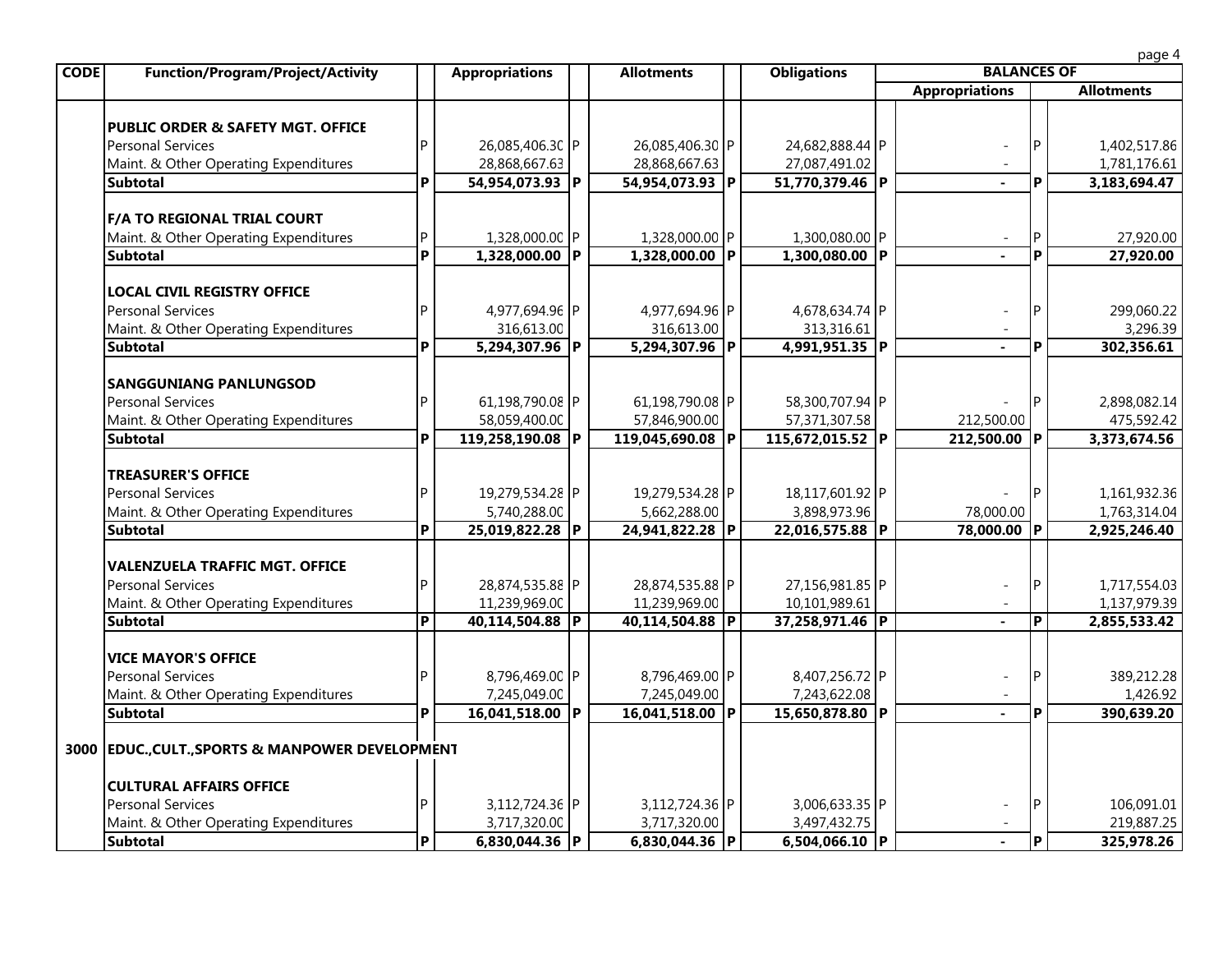|--|

| <b>CODE</b> | <b>Function/Program/Project/Activity</b> |                | <b>Appropriations</b> | <b>Allotments</b> |   | <b>Obligations</b> | <b>BALANCES OF</b>    |                |                   |
|-------------|------------------------------------------|----------------|-----------------------|-------------------|---|--------------------|-----------------------|----------------|-------------------|
|             |                                          |                |                       |                   |   |                    | <b>Appropriations</b> |                | <b>Allotments</b> |
|             |                                          |                |                       |                   |   |                    |                       |                |                   |
|             | <b>KINDERGARTEN</b>                      |                |                       |                   |   |                    |                       |                |                   |
|             | <b>Personal Services</b>                 | P.             | 5,909,844.36 P        | 5,909,844.36 P    |   | 4,234,710.82 P     |                       | IP.            | 1,675,133.54      |
|             | Maint. & Other Operating Expenditures    |                | 132,000.00            | 132,000.00        |   | 86,629.03          |                       |                | 45,370.97         |
|             | <b>Subtotal</b>                          | P              | $6,041,844.36$ P      | $6,041,844.36$ P  |   | 4,321,339.85 P     | $\mathbf{r}$          | P              | 1,720,504.51      |
|             |                                          |                |                       |                   |   |                    |                       |                |                   |
|             | <b>VALENZUELA CITY HIGH SCHOOLS</b>      |                |                       |                   |   |                    |                       |                |                   |
|             | <b>Personal Services</b>                 | Þ              | 18,185,443.00 P       | 18,185,443.00 P   |   | 17,006,006.12 P    |                       | IP             | 1,179,436.88      |
|             | Maint. & Other Operating Expenditures    |                | 359,942.94            | 359,942.94        |   | 358,932.94         |                       |                | 1,010.00          |
|             | <b>Subtotal</b>                          | P              | 18,545,385.94 P       | 18,545,385.94 P   |   | 17,364,939.06 P    | $\mathbf{r}$          | P              | 1,180,446.88      |
|             |                                          |                |                       |                   |   |                    |                       |                |                   |
|             | PAMANTASAN NG LUNGSOD NG VALENZUELA      |                |                       |                   |   |                    |                       |                |                   |
|             | <b>Personal Services</b>                 | Þ              | 27,834,557.32 P       | 27,834,557.32 P   |   | 26,962,696.68 P    |                       | l P            | 871,860.64        |
|             | Maint. & Other Operating Expenditures    |                | 6,312,358.67          | 6,312,358.67      |   | 5,907,688.57       |                       |                | 404,670.10        |
|             | Capital Outlay                           |                | 3,536,367.00          | 3,536,367.00      |   | 1,750,872.00       |                       |                | 1,785,495.00      |
|             | <b>Subtotal</b>                          | P              | 37,683,282.99 P       | 37,683,282.99     | P | 34,621,257.25 P    | $\mathbf{r}$          | P              | 3,062,025.74      |
|             |                                          |                |                       |                   |   |                    |                       |                |                   |
|             | <b>VALENZUELA POLYTECHNIC COLLEGE</b>    |                |                       |                   |   |                    |                       |                |                   |
|             | <b>Personal Services</b>                 | P              | 17,462,532.50 P       | 17,462,532.50 P   |   | 14,888,672.93 P    |                       | IP             | 2,573,859.57      |
|             | Maint. & Other Operating Expenditures    |                | 2,085,215.00          | 2,085,215.00      |   | 1,961,617.94       |                       |                | 123,597.06        |
|             | Capital Outlay                           |                | 200,000.00            | 200,000.00        |   | 195,749.00         |                       |                | 4,251.00          |
|             | <b>Subtotal</b>                          | P              | 19,747,747.50 P       | 19,747,747.50 P   |   | 17,046,039.87 P    | $\sim$                | P              | 2,701,707.63      |
|             |                                          |                |                       |                   |   |                    |                       |                |                   |
| 4000        | <b>HEALTH SERVICES:</b>                  |                |                       |                   |   |                    |                       |                |                   |
|             |                                          |                |                       |                   |   |                    |                       |                |                   |
|             | <b>HEALTH DEPARTMENT</b>                 |                |                       |                   |   |                    |                       |                |                   |
|             | <b>Personal Services</b>                 | P              | 152,856,174.79 P      | 152,856,174.79 P  |   | 141,403,213.19 P   |                       | IP             | 11,452,961.60     |
|             | Maint. & Other Operating Expenditures    |                | 38,962,733.34         | 38,962,733.34     |   | 37,993,761.75      |                       |                | 968,971.59        |
|             | <b>Subtotal</b>                          | $\overline{P}$ | 191,818,908.13 P      | 191,818,908.13    | P | 179,396,974.94 P   |                       | $\overline{P}$ | 12,421,933.19     |
|             |                                          |                |                       |                   |   |                    |                       |                |                   |
|             | <b>VALENZUELA EMERGENCY HOSPITALS</b>    |                |                       |                   |   |                    |                       |                |                   |
|             | <b>Personal Services</b>                 | Þ              | 36,833,082.28 P       | 36,833,082.28 P   |   | 31,729,305.37 P    |                       | IP             | 5,103,776.91      |
|             | Maint. & Other Operating Expenditures    |                | 12,458,194.00         | 12,458,194.00     |   | 10,243,256.27      |                       |                | 2,214,937.73      |
|             | Capital Outlay                           |                | 60,000,000.00         | 60,000,000.00     |   | 23,785,388.16      |                       |                | 36,214,611.84     |
|             | <b>Subtotal</b>                          | P              | 109,291,276.28 P      | 109,291,276.28 P  |   | 65,757,949.80 P    |                       | P              | 43,533,326.48     |
|             |                                          |                |                       |                   |   |                    |                       |                |                   |
|             | <b>5000 LABOR AND EMPLOYMENT</b>         |                |                       |                   |   |                    |                       |                |                   |
|             |                                          |                |                       |                   |   |                    |                       |                |                   |
|             | <b>PUBLIC EMPLOYMENT SERVICE OFFICE</b>  |                |                       |                   |   |                    |                       |                |                   |
|             | <b>Personal Services</b>                 | P.             | 2,537,861.00 P        | 2,537,861.00 P    |   | 2,471,625.88 P     |                       | IP             | 66,235.12         |
|             | Maint. & Other Operating Expenditures    |                | 8,411,156.10          | 8,411,156.10      |   | 8,302,317.10       |                       |                | 108,839.00        |
|             | <b>Subtotal</b>                          | $\overline{P}$ | 10,949,017.10 P       | 10,949,017.10 P   |   | 10,773,942.98 P    |                       | $\overline{P}$ | 175,074.12        |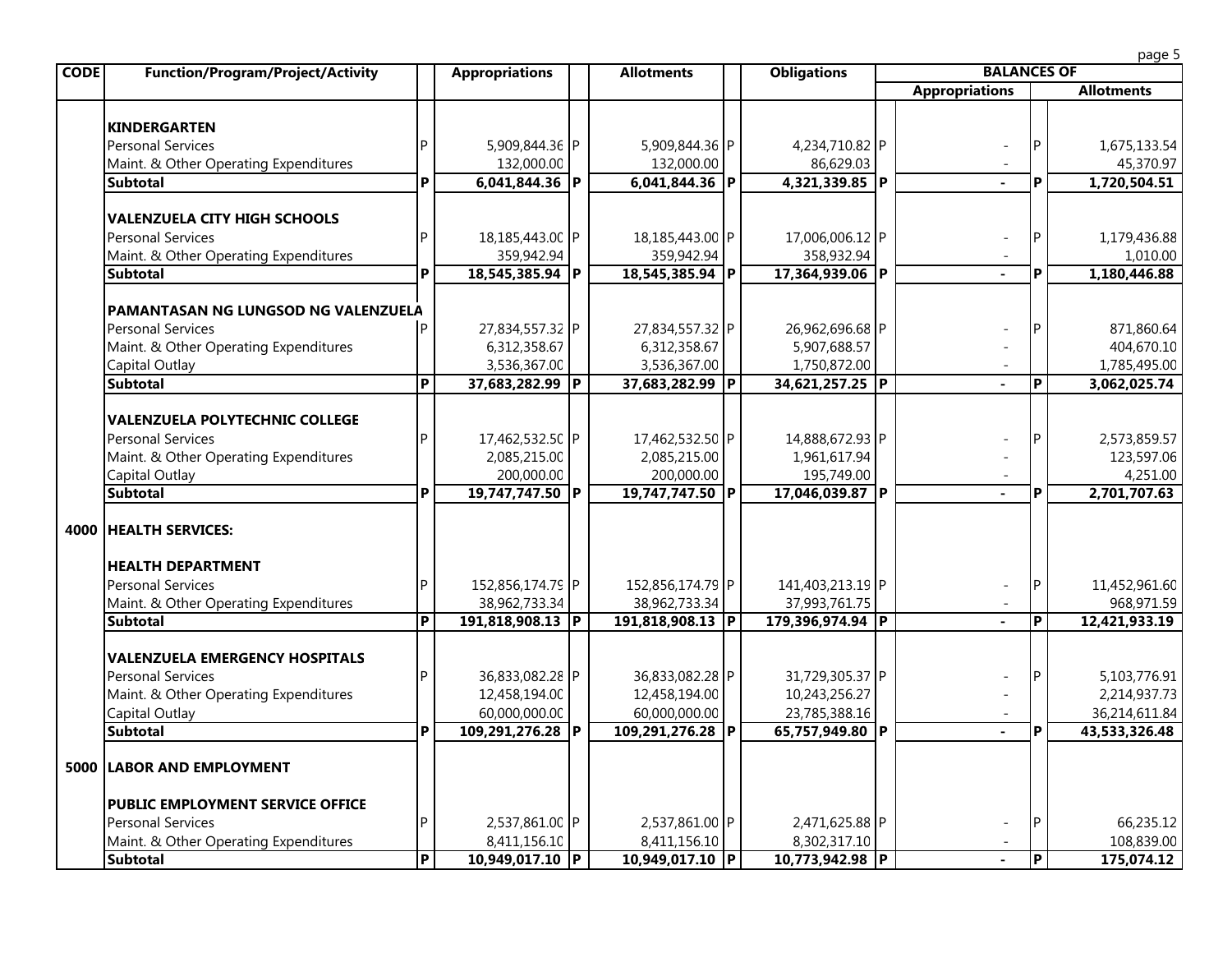page 6

| <b>CODE</b> | <b>Function/Program/Project/Activity</b>                                                            |                | <b>Appropriations</b>          |  | <b>Allotments</b>              |  | <b>Obligations</b>             |  | <b>BALANCES OF</b>    |                |                          |  |  |  |
|-------------|-----------------------------------------------------------------------------------------------------|----------------|--------------------------------|--|--------------------------------|--|--------------------------------|--|-----------------------|----------------|--------------------------|--|--|--|
|             |                                                                                                     |                |                                |  |                                |  |                                |  | <b>Appropriations</b> |                | <b>Allotments</b>        |  |  |  |
|             | <b>WORKER'S AFFAIRS OFFICE</b><br><b>Personal Services</b><br>Maint. & Other Operating Expenditures |                | 720,035.00 P<br>51,746.32      |  | 720,035.00 P<br>51,746.32      |  | 617,839.25 P<br>48,696.32      |  |                       | P              | 102,195.75<br>3,050.00   |  |  |  |
|             | <b>Subtotal</b>                                                                                     | P              | 771,781.32 P                   |  | 771,781.32 P                   |  | 666,535.57 P                   |  | $\sim$                | P              | 105,245.75               |  |  |  |
|             | 6000 HOUSING AND COMMUNITY DEVELOPMENT                                                              |                |                                |  |                                |  |                                |  |                       |                |                          |  |  |  |
|             | <b>HOUSING RESETTLEMENT OFFICE</b><br><b>Personal Services</b>                                      |                | 2,905,992.00 P                 |  | 2,905,992.00 P                 |  | 2,709,361.01 P                 |  |                       | P              | 196,630.99               |  |  |  |
|             | Maint. & Other Operating Expenditures                                                               |                | 166,008.54                     |  | 166,008.54                     |  | 145,541.54                     |  |                       |                | 20,467.00                |  |  |  |
|             | <b>Subtotal</b>                                                                                     | P              | $3,072,000.54$ P               |  | $3,072,000.54$ P               |  | 2,854,902.55 P                 |  | $\mathbf{r}$          | P              | 217,097.99               |  |  |  |
|             | 7000 SOCIAL WELFARE SERVICES                                                                        |                |                                |  |                                |  |                                |  |                       |                |                          |  |  |  |
|             | YOUTH, SPORTS & LIVELIHOOD DEV'T OFFICE<br><b>Personal Services</b>                                 |                | 2,070,333.00 P                 |  | 2,070,333.00 P                 |  | 1,537,438.78 P                 |  |                       | P              | 532,894.22               |  |  |  |
|             | Maint. & Other Operating Expenditures                                                               |                | 1,378,800.00                   |  | 1,378,800.00                   |  | 1,306,003.27                   |  |                       |                | 72,796.73                |  |  |  |
|             | <b>Subtotal</b>                                                                                     | P              | 3,449,133.00 P                 |  | 3,449,133.00 P                 |  | 2,843,442.05 P                 |  | $\sim$                | P              | 605,690.95               |  |  |  |
|             | <b>OFFICE OF THE SENIOR CITIZEN'S AFFAIRS</b>                                                       |                |                                |  |                                |  |                                |  |                       |                |                          |  |  |  |
|             | <b>Personal Services</b>                                                                            | Þ              | 1,362,713.00 P                 |  | 1,362,713.00 P                 |  | 1,307,952.42 P                 |  |                       | P              | 54,760.58                |  |  |  |
|             | Maint. & Other Operating Expenditures                                                               |                | 1,024,172.00                   |  | 1,024,172.00                   |  | 941,318.50                     |  |                       |                | 82,853.50                |  |  |  |
|             | <b>Subtotal</b>                                                                                     | P              | 2,386,885.00 P                 |  | 2,386,885.00 P                 |  | 2,249,270.92 P                 |  |                       | P              | 137,614.08               |  |  |  |
|             | <b>POPULATION/ TEENS HQ</b>                                                                         |                |                                |  |                                |  |                                |  |                       |                |                          |  |  |  |
|             | <b>Personal Services</b><br>Maint. & Other Operating Expenditures                                   |                | 1,333,816.00 P<br>5,798,149.00 |  | 1,333,816.00 P<br>5,798,149.00 |  | 1,147,274.67 P<br>5,529,061.06 |  |                       | P              | 186,541.33<br>269,087.94 |  |  |  |
|             | <b>Subtotal</b>                                                                                     | P              | 7,131,965.00 P                 |  | 7,131,965.00 P                 |  | 6,676,335.73 P                 |  |                       | P              | 455,629.27               |  |  |  |
|             | <b>SOCIAL WELFARE &amp; DEVT. OFFICE</b>                                                            |                |                                |  |                                |  |                                |  |                       |                |                          |  |  |  |
|             | <b>Personal Services</b>                                                                            |                | 19,630,757.36 P                |  | 19,630,757.36 P                |  | 18,531,013.26 P                |  |                       | P              | 1,099,744.10             |  |  |  |
|             | Maint. & Other Operating Expenditures                                                               |                | 36, 317, 145. 58               |  | 36, 317, 145. 58               |  | 35,664,885.43                  |  |                       |                | 652,260.15               |  |  |  |
|             | <b>Subtotal</b>                                                                                     | <b>P</b>       | 55,947,902.94 P                |  | 55,947,902.94 P                |  | 54,195,898.69 P                |  | $\sim$                | P              | 1,752,004.25             |  |  |  |
|             | <b>F/A TO VETERANS OF THE WORLD WAR</b>                                                             |                |                                |  |                                |  |                                |  |                       |                |                          |  |  |  |
|             | Maint. & Other Operating Expenditures                                                               |                | 534,364.20                     |  | 534,364.20 P                   |  | 530,854.20 P                   |  |                       | P              | 3,510.00                 |  |  |  |
|             | <b>Subtotal</b>                                                                                     | $\overline{P}$ | 534,364.20 P                   |  | 534,364.20 P                   |  | 530,854.20 P                   |  | $\sim$                | $\overline{P}$ | 3,510.00                 |  |  |  |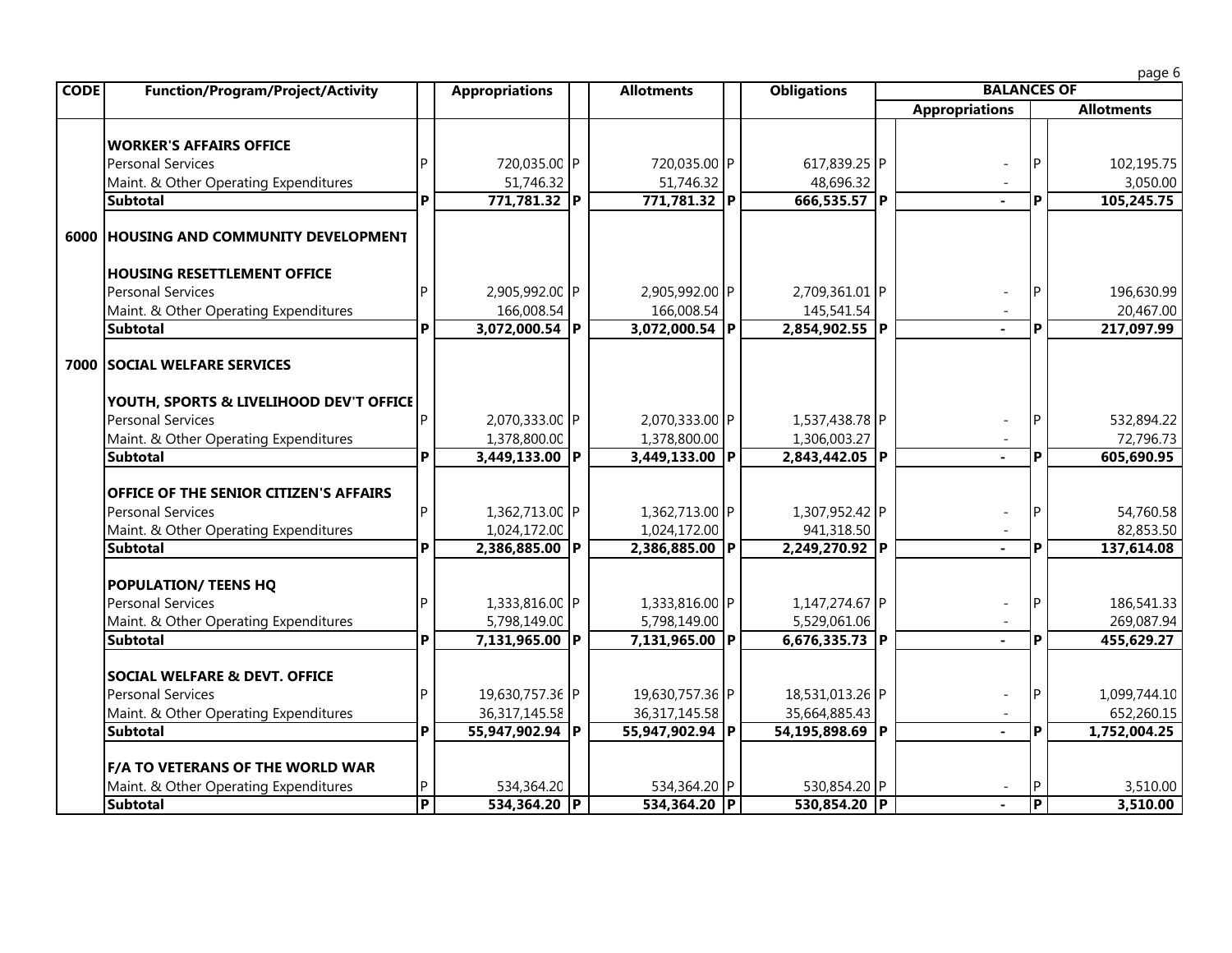|             |                                          |                         |                       |                   |                    |                       |                         | page 7            |
|-------------|------------------------------------------|-------------------------|-----------------------|-------------------|--------------------|-----------------------|-------------------------|-------------------|
| <b>CODE</b> | <b>Function/Program/Project/Activity</b> |                         | <b>Appropriations</b> | <b>Allotments</b> | <b>Obligations</b> | <b>BALANCES OF</b>    |                         |                   |
|             |                                          |                         |                       |                   |                    | <b>Appropriations</b> |                         | <b>Allotments</b> |
|             | 8000 ECONOMIC SERVICES                   |                         |                       |                   |                    |                       |                         |                   |
|             | <b>AGRICULTURE OFFICE</b>                |                         |                       |                   |                    |                       |                         |                   |
|             | <b>Personal Services</b>                 |                         | 1,749,977.00 P        | 1,749,977.00 P    | 1,445,904.42 P     |                       |                         | 304,072.58        |
|             | Maint. & Other Operating Expenditures    |                         | 135,870.00            | 135,870.00        | 135,786.00         |                       |                         | 84.00             |
|             | <b>Subtotal</b>                          | $\overline{\mathsf{P}}$ | 1,885,847.00 P        | 1,885,847.00 P    | 1,581,690.42 P     |                       | $\overline{\mathsf{P}}$ | 304,156.58        |
|             | <b>ENGINEERING OFFICE</b>                |                         |                       |                   |                    |                       |                         |                   |
|             | <b>Personal Services</b>                 |                         | 30,707,239.86 P       | 30,707,239.86 P   | 29,816,889.98 P    |                       |                         | 890,349.88        |
|             | Maint. & Other Operating Expenditures    |                         | 47,326,668.00         | 47,326,668.00     | 43,367,433.47      |                       |                         | 3,959,234.53      |
|             | Capital Outlay                           |                         | 204,000,000.00        | 204,000,000.00    | 76,196,370.60      |                       |                         | 127,803,629.40    |
|             | <b>Subtotal</b>                          | P                       | 282,033,907.86 P      | 282,033,907.86 P  | 149,380,694.05 P   | $\sim$                | P                       | 132,653,213.81    |
|             | <b>ENGINEERING OFFICE - RIVER'S AND</b>  |                         |                       |                   |                    |                       |                         |                   |
|             | <b>WATERWAYS MANAGEMENT OFFICE</b>       |                         |                       |                   |                    |                       |                         |                   |
|             | <b>Personal Services</b>                 |                         | 5,657,642.00 P        | 5,657,642.00 P    | 5,290,116.37 P     |                       |                         | 367,525.63        |
|             | Maint. & Other Operating Expenditures    |                         | 7,793,222.40          | 7,793,222.40      | 7,038,355.07       |                       |                         | 754,867.33        |
|             | Capital Outlay                           |                         | 370,000.00            | 370,000.00        | 18,750.00          |                       |                         | 351,250.00        |
|             | <b>Subtotal</b>                          | $\overline{\mathsf{P}}$ | 13,820,864.40 P       | 13,820,864.40 P   | 12,347,221.44 P    |                       | P                       | 1,473,642.96      |
|             | <b>MARKET OFFICE</b>                     |                         |                       |                   |                    |                       |                         |                   |
|             | <b>Personal Services</b>                 |                         | 2,856,658.00 P        | 2,856,658.00 P    | 2,771,146.17 P     |                       |                         | 85,511.83         |
|             | Maint. & Other Operating Expenditures    |                         | 51,480.00             | 51,480.00         | 51,480.00          |                       |                         |                   |
|             | <b>Subtotal</b>                          | P                       | 2,908,138.00 P        | 2,908,138.00 P    | 2,822,626.17 P     | $\blacksquare$        | P                       | 85,511.83         |
|             | <b>ENGINEERING OFFICE - SOLIDWASTE</b>   |                         |                       |                   |                    |                       |                         |                   |
|             | Maint. & Other Operating Expenditures    |                         | 66,871,667.79 P       | 66,871,667.79 P   | 64,998,992.57 P    | $\sim$                | P                       | 1,872,675.22      |
|             | <b>Subtotal</b>                          | P                       | 66,871,667.79 P       | 66,871,667.79 P   | 64,998,992.57 P    |                       | P                       | 1,872,675.22      |
|             | <b>VAL. CITY TRANSPORTATION OFFICE</b>   |                         |                       |                   |                    |                       |                         |                   |
|             | <b>Personal Services</b>                 |                         | 3,155,000.00 P        | 3,155,000.00 P    | 2,773,059.75 P     |                       |                         | 381,940.25        |
|             | Maint. & Other Operating Expenditures    |                         | 960,189.68            | 960,189.68        | 914,792.30         |                       |                         | 45,397.38         |
|             | <b>Subtotal</b>                          | P                       | $4,115,189.68$ P      | 4,115,189.68 P    | 3,687,852.05 P     |                       | P                       | 427,337.63        |
|             | <b>CITY VETERINARY OFFICE</b>            |                         |                       |                   |                    |                       |                         |                   |
|             | <b>Personal Services</b>                 |                         | 5,527,903.68 P        | 5,527,903.68 P    | 5,162,567.22 P     |                       |                         | 365,336.46        |
|             | Maint. & Other Operating Expenditures    |                         | 2,814,714.50          | 2,814,714.50      | 2,797,433.77       |                       |                         | 17,280.73         |
|             | <b>Subtotal</b>                          | P                       | 8,342,618.18 P        | 8,342,618.18 P    | 7,960,000.99 P     |                       | Þ                       | 382,617.19        |